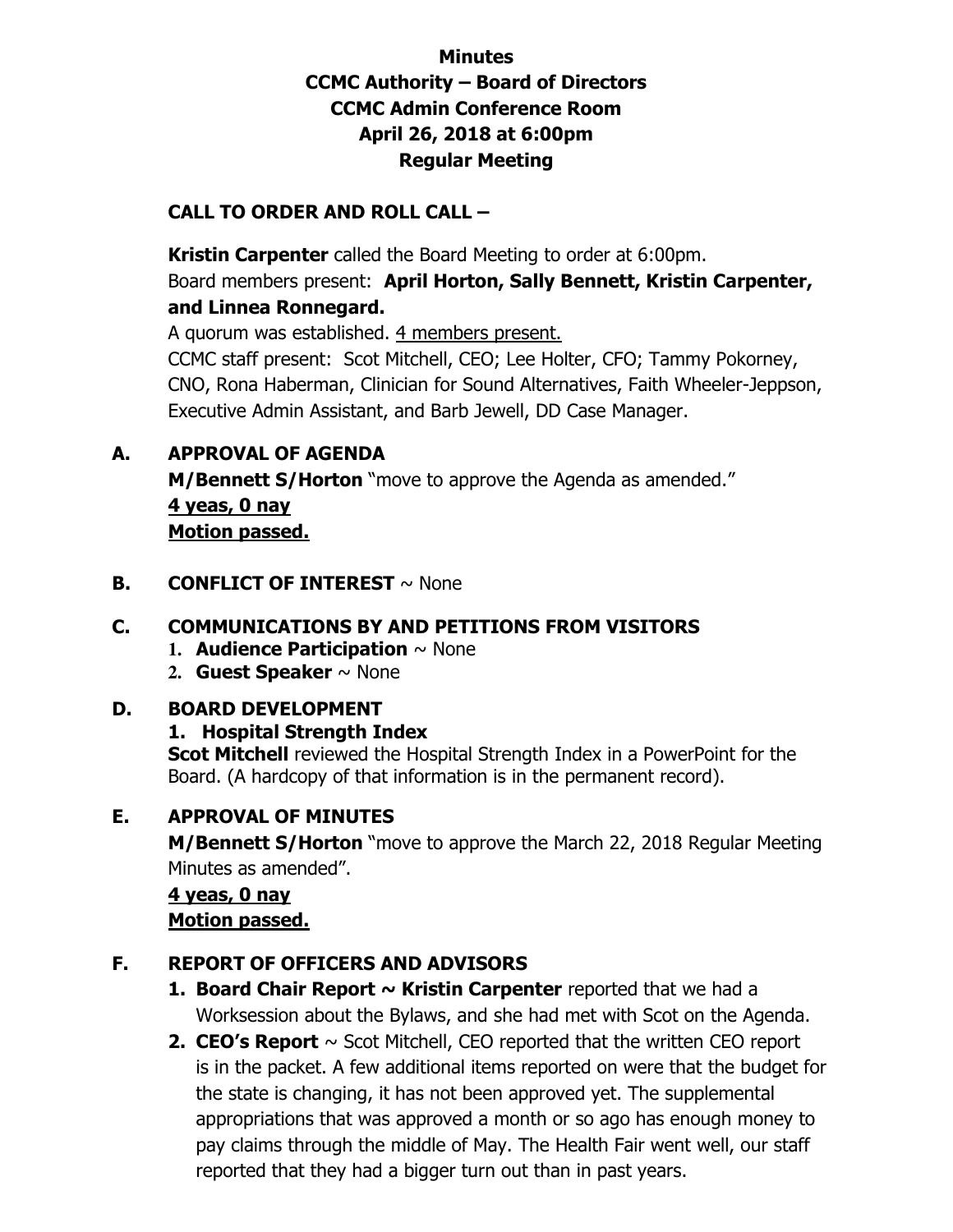- **3. Medical Directors Report**  $\sim$  Dr. Blackadar reported that they have been working hard to get the Antibiotic Stewardship Program going. There is a difference between Patient Satisfaction and Patient Care, sometimes the patient isn't happy because of an outcome, but their care is great. A general discussion ensued regarding shingles and Dr. Blackadar stated that he would conduct some research and report back in the May meeting.
- **4. Finance Report**  $\sim$  Lee Holter, CFO reviewed the March 2018 Financials. A few highlights were, Days cash on hand for March was 20.1 days compared to February with 28.3. AR increased \$102K in March. AP and Payroll liabilities decreased by \$114k and \$10k. Miscellaneous revenue decreased by the \$325k transferred to the City loan. Revenue is above budget by \$103k. Professional services is \$30k above budget. Days in AR were 74.8 in February and went up to 77.1 in March. Supplies YTD was under budget. The Cost Report will be done by the end of May. Lee has submitted his resignation, and his last day will be May 31st.
- **5. Nursing Report**  $\sim$  Tammy Pokorney, CNO summarized the Nursing report that was in the packet. A few highlights from the Nursing Department Report are that 3 new permanent nurses have been hired, and the clinic nurse that replaced Gladah Hicks has been in place for approximately 3 weeks. LTC Census is at 10, and 2 Swing beds are occupied. Point Click Care is fully operational, Relias Learning Management System go live is 3/31, Evident is moving along, Manager initial training will be April 23rd-25<sup>th</sup>, LEAN training is April 16<sup>th</sup>-20<sup>th</sup>.
- **6. Quality Improvement Report** ~ Tammy Pokorney, CNO reported to the board that the Quality Report is in the packet.
- **7. Infection Control Report**  $\sim$  Tammy Pokorney, CNO reported to the board that the Infection Control Report is in the packet.

# **G. CORRESPONDENCE** ~ None

# **H. ACTION ITEMS**

# **1. CCMC Corporate Compliance Plan**

**M/Horton S/Bennett** "I move that the CCMC Authority Board of Directors approve the CCMC Corporate Compliance Plan as presented."

#### **4 yeas, 0 nay Motion passed.**

# **2. Behavioral Health Grant Audit**

**M/Horton S/Bennett** "I move that the CCMC Authority Board of Directors approve the State required Behavioral Health Audit to be performed by Dingus, Zarecor & Associates PLLC at a cost not to exceed \$2,500."

### **4 yeas, 0 nay Motion passed.**

**3. Upgrade to Digital Radiology**